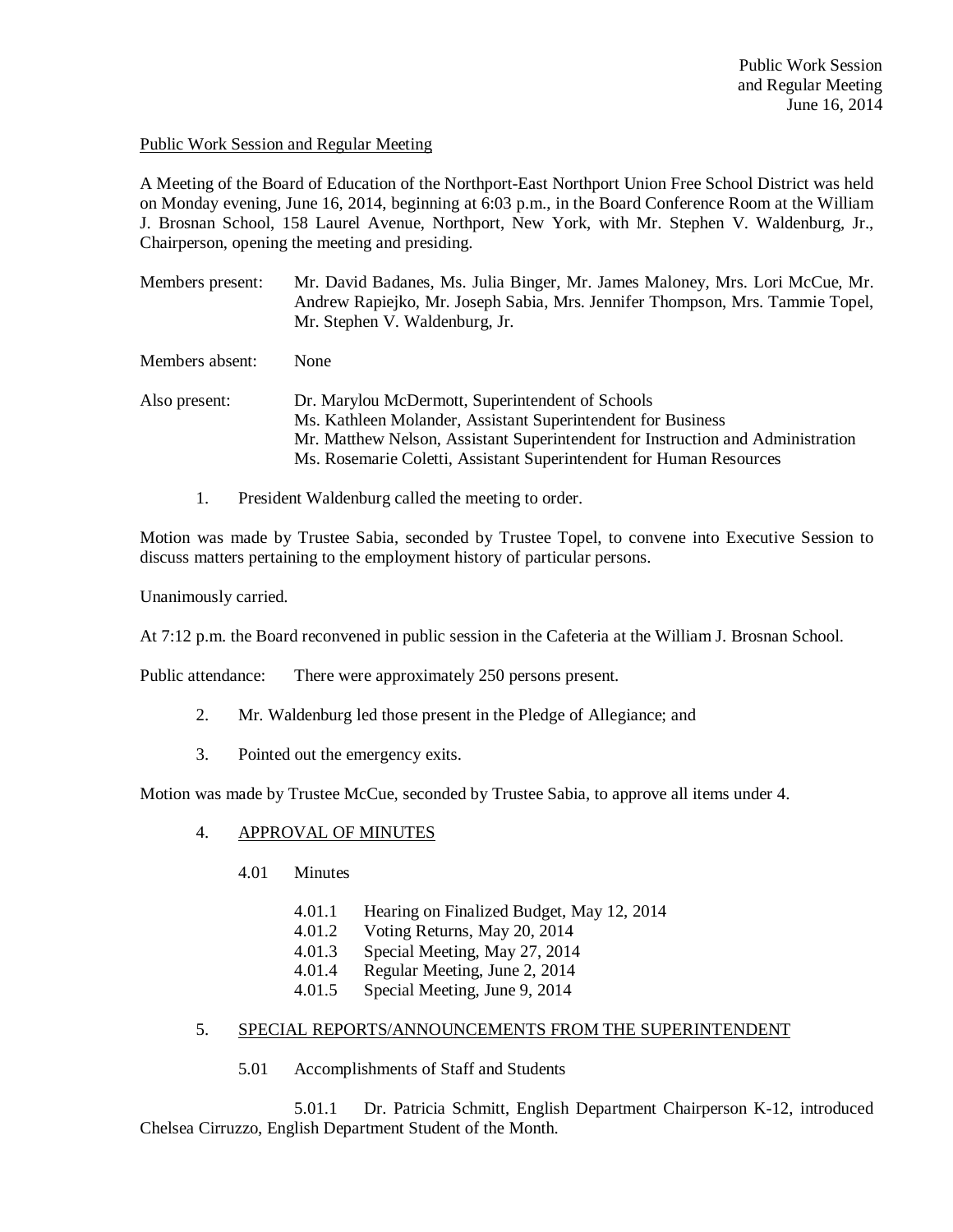Dr. Schmitt stated that Chelsea clearly represents an individual who possesses an unparalleled passion for analyzing texts, voracious reading, and writing both for her course work as well as for creative expression. Chelsea<sub>th</sub> academic history demonstrates the level of rigor in her academic program and her outstanding achievements in these challenging courses. Her teachers rave about her intellect, her participation classroom discussion, her insight, and more importantly, her innate curiosity in the pursuit of her studies. She attends creative writing camps and enters numerous contests including Scholastic and Huntington writes. Chelsea frequently receives commendations for her writing including the  $\tilde{o}$ Gold Keyö award for the Huntington Youth Writing competition. Chelsea participates in a myriad of extracurricular activities that showcase her diverse creative talents. She served as the schoolgs Flag Line captain, is an IB Diploma candidate and a member of the National Honor Society, as well as volunteering her time to her community. Chelsea will be attending American University in the fall to study political science and journalism.

President Waldenburg and Superintendent McDermott congratulated Chelsea on her fine accomplishments and presented her with a commendation from the Board.

5.01.2 Dr. Izzet Mergen, Director of Music, introduced Alexandra Smith, Music Department Student of the Month.

Dr. Mergen stated that Alexandra began studying the flute in the fourth grade and continued through band, chorus and Choraliers at Northport Middle School. Northport High School brought more opportunities and discoveries for Alix and it was during her time with Symphonic Winds that she realized she wanted to pursue music as a career. She continued with choir and band, and began the four year conservatory program in music theory. Alix joined the Northport High School Chapter of Tri-M in 9<sup>th</sup> grade, was a junior officer and this year was president. Alix was also a drum major of the Northport Tiger Marching Band in  $12<sup>th</sup>$  grade. Dr. Mergen noted that Alix has played with the Gemini Youth Orchestra, the Metropolitan Youth Orchestra, and the New York Youth Symphony Chamber Ensemble. Alix has played with the All-County Bands from 2009 through 2011, the All-County Orchestras in 2012 and 2013, and as first flute chair in All-State Orchestra in 2013. She has participated in 25 flute master classes with professional flutists from around the world and placed first in the Long Island Flute Club High School Competition this year. Next year Alix will be studying flute performance at the Aaron Copeland School of Music at Queens College.

President Waldenburg and Superintendent McDermott congratulated Alix on her find accomplishments and presented her with a commendation from the Board.

5.01.3 Ms. Julia Lang-Shapiro, Visual Arts Department Chairperson K-12, introduced Ryan Callahan, Visual Arts Department Student of the Month

Ms. Lang-Shapiro stated that Ryan is an extraordinarily talented young man who has taken ten courses in the Visual Arts Department at the high school including IB Art, Digital Design, Animation, Digital Video & Film, Sequential Art, Webpage Design and Photography. He has received numerous awards and scholarships for his work as well as a National Scholastic Gold Key for Digital Design and four Regional Scholastic Awards. His work was selected to be part of the First Exposure Student Film Festival at the Cinema Arts Center, and he received a Congressional Art Award from Steve Israel. Ryangs digital video work was selected  $\delta$ Best in Showö at the Long Island Media Art Showcase. His work has been exhibited at the Northport Village Hall Art Show, South Bay Art Association, Long Island Media Arts Showcase, and the Congressional Art Show. Ms. Lang-Shapiro stated that Ryan will be attending the School of Visual Arts in the fall, majoring in Animation. His exemplary work, persistence, attention to detail and enormous joy for creating art made Ryan the obvious choice for the Visual Arts Department Student of the Month.

President Waldenburg and Superintendent McDermott congratulated Ryan on his fine accomplishments and presented him with a commendation from the Board.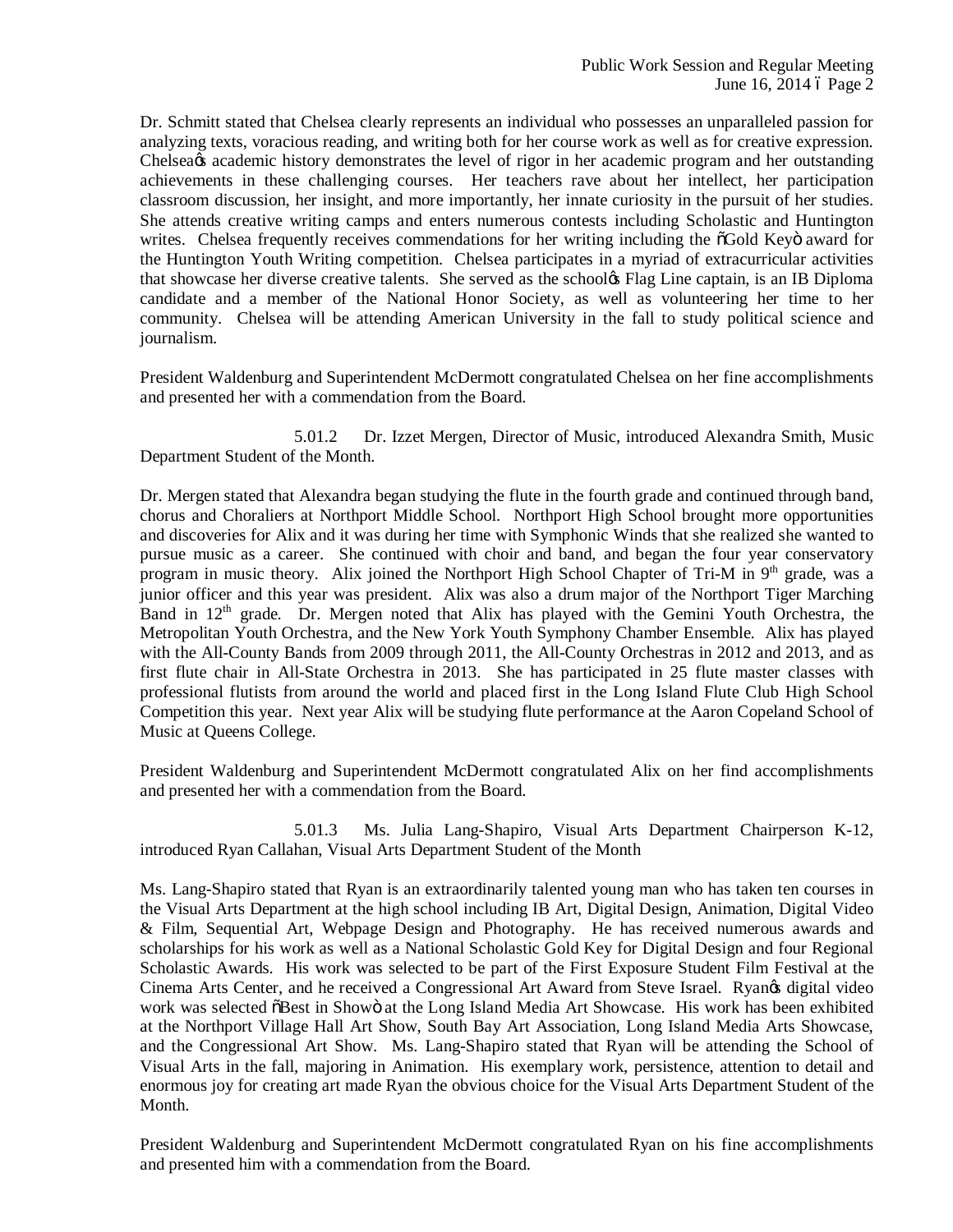5.01.4 Dr. Patricia Schmitt, English Department Chairperson K-12, introduced the following English Award Recipients:

### Huntington Youth Writes Winners

### 4-5 Poetry

3rd Place: Isabella Sidoruk, Dickinson Avenue School, õWhen Iøm by Myselfö

### 9-12 Short Story

3<sup>rd</sup> Place: Chelsea Cirruzzo, Northport High School, õOn Carnival and Wineö 1<sup>st</sup> Place: Chelsea Cirruzzo, Northport High School,  $\delta$ The Cuckoldö

President Waldenburg and Superintendent McDermott congratulated the students and presented them with commendations from the Board.

5.01.5 Dr. Izzet Mergen, Director of Music, introduced the following Music Award Recipients:

### NYSSMA All State Students

Kean Amidi-Abraham, Orchestra; Zachary Castro, Orchestra; Jillian Farrell, Band; Joshua Gaines, Orchestra; Jacob Goz, Chorus, Grace McGlynn, Band; Matthew Nelson, Band; Peter Reiss, Band; Lindsay Rosenberg, Orchestra; Miranda Schmidt, Chorus; Grant Schmidt, Band; Amanda Segale, Orchestra; Alexandra Smith, Orchestra

### SCMEA Day of Horn Features Performance

Emily Ackerman, Ethan Bluver, Shannon Brady, Christopher Cirruzzo, Christopher Cooney, Ryan Dee, Pegeen Friese, Jacqueline Kummer, Joshua Melchione, Sophie Smith, Matthew Washburn

President Waldenburg and Superintendent McDermott congratulated the students and presented them with commendations from the Board.

5.01.6 Ms. Robin Rann, Mathematics Department Chairperson K-12, introduced the following Mathematics Award Recipients:

#### Math Fair Medalists - Bronze

Ashleigh Basel, 7th Grade; Benjamin Strait, 7th Grade; Brian MacLeod, 7th Grade; John Zieran, 7th Grade; Samuel Gozelski, 8th Grade; Nicholas Holfester, 8th Grade; Nicholas Lembo, 8th Grade; Stephen Muzyka, 8th Grade; Ian MacDougall, 8th Grade; Aimee Morris, 8th Grade; Katherine Quinn, 8th Grade; Sarah Abodalo, 9th Grade; Laura Dayton, 9th Grade; Gregory Dilimetin, 9th Grade; Cybele Laisney, 9th Grade; Ian Buitenkant, 10th Grade; Michael Gozelski, 10th Grade; Emily Labruna, 10th Grade; Rebecca MacLeod, 10th Grade; Daniel Puttre, 11th Grade; Christopher Raffa, 11th Grade; Kurt Widmaier, 11th Grade

#### Math Fair Medalists - Silver

Samuel Driesen, 7th Grade; Rachel Ewanyck, 7th Grade; Daniel O'Connor, 8th Grade; Samuel Maritato, 9th Grade; Tyler DuPont, 10th Grade; Elizabeth Hensley, 10th Grade; Jake Robinson, 10th Grade; Emma Todd, 10th Grade

#### Math Fair Medalists - Gold

David Jung, 7th Grade; Zachary Melchione, 9th Grade; Adam Chang, 11th Grade; Elyssa Jozefowski, 11th Grade

Interstellar Mathematics Competition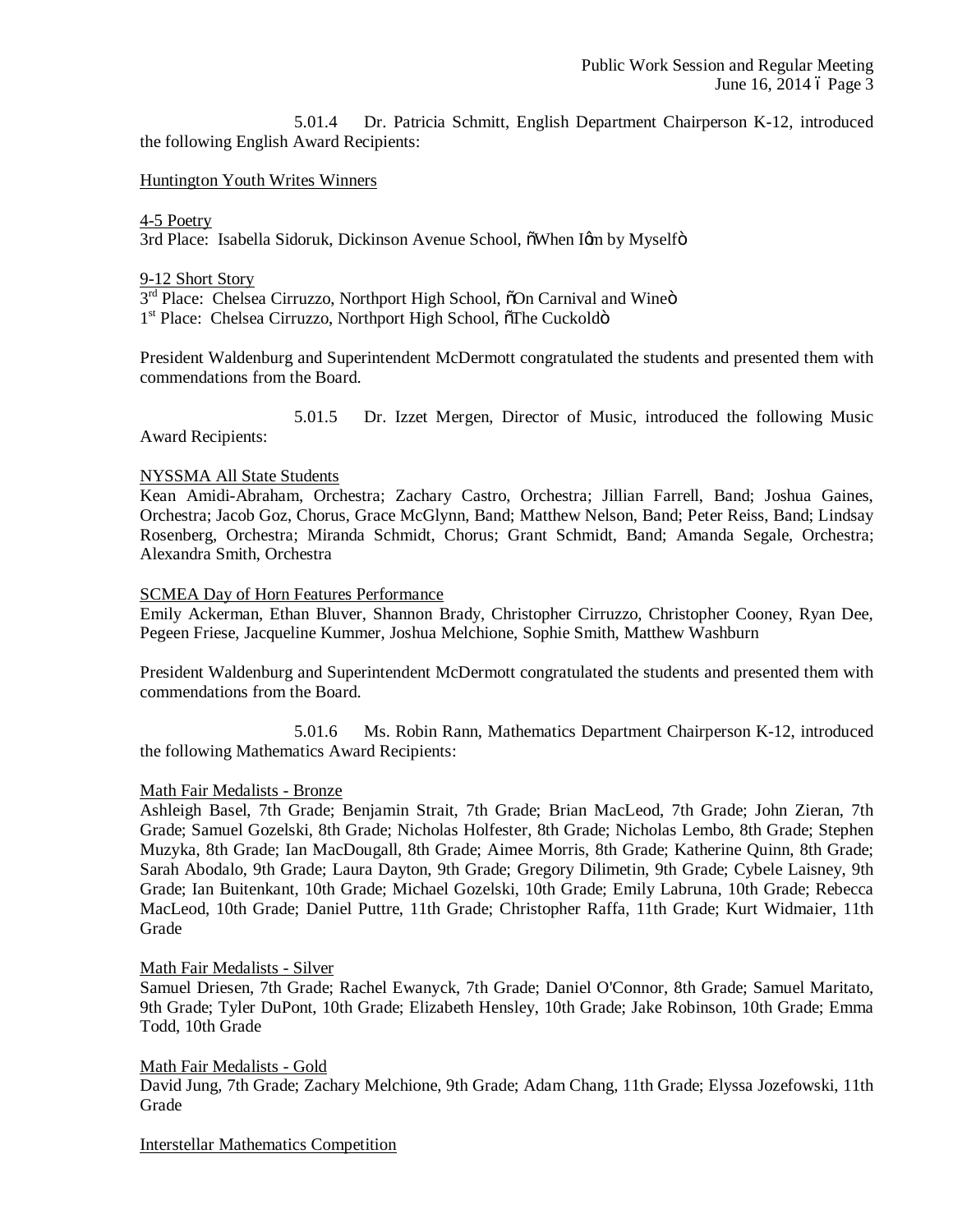Joseph Ahrens, Kean Amidi-Abraham, Ameer Basrai, Jaesen Choi, Nicholas DelGaudio, Matthew Fezza, Joshua Gaines, Eric Inkelis, Ellianna Legakis, Connor Powers, Ryan Redican, Peter Reiss, Sonny Rimler, Joshua Wiilliams

Moody's/SIAM Challenge

Joseph Ahrens, Ameer Basrai, Jaesen Choi, Nicholas DelGaudio, Matthew Fezza, Eric Inkelis, Ryan Redican, Peter Reiss, Sonny Rimler, Joshua Williams

SCMTA Mathematics Course Contests - High Scorers in Suffolk County Harsh Patel (6) - Level E 4th Place; Adam Chang (11) - Level IV 3rd Place

Mathletes - High Scorers Nicholas DelGaudio, Adam Chang, Joshua Gaines, Jaesen Choi

Mathletes - 3rd Place Team in Division IV, 5th Place Team in Suffolk County Nicholas DelGaudio, Joshua Gaines, Jaesen Choi, Eric Inkelis, Adam Chang

Suffolk County All Star Team Joshua Gaines, Nicholas DelGaudio

AMC/AIME Nicholas DelGaudio, AMC 12 School Winner; Zachary Melchione, AMC 10 School Winner

Rensselaer Medal Paul Nakonieczny

Long Island Math Conference Scholarship Nicholas DelGaudio

President Waldenburg and Superintendent McDermott congratulated the students and presented them with commendations from the Board.

5.01.7 Ms. Julia Lang-Shapiro, Visual Arts Chairperson K-12, introduced the following Visual Art Award Winners:

Angus Barclay - PFLI Photo Competition 2nd Place Photography/Architecture; Scholastic Art Award Honorable Mention Photography, (2) Honorable Mention Digital Art Katharine Brandow - Scholastic Art Award Silver Key Printmaking Emily Brockwell - Scholastic Art Award Honorable Mention Sculpture Kristen Brunoforte - Scholastic Art Award Silver Key Ceramics Ryan Callahan - Congressional Art Award 2nd Place; First Exposure Student Film Festival; National Scholastic Art Award Gold Key Digital Design; South Bay Art Association Friends Thru the Lens \$100 Award; Scholastic Art Award Honorable Mention Digital Art, Honorable Mention Animation, Gold Key Digital Art; LI Media Arts Show Best In Show Digital Video/Animation Kathryn Carroll - First Exposure Student Film Festival; LI Media Arts Show Best in Show Video/Film Melissa Carroll - Scholastic Art Award Gold Key Sculpture Sarah Connor - Scholastic Art Award Honorable Mention Fashion Andrew Cosgrave - Huntington Camera Club Honorable Mention Photography Runmei Cui - Scholastic Art Award Honorable Mention Sculpture Tara Forman - First Exposure Student Film Festival; LI Media Arts Show Best in Show Video/Film Grant Frye - Scholastic Art Award Silver Key Drawing, Gold Key Drawing Lauren Garay - Scholastic Art Award Honorable Mention Sculpture Carolyn Hehir - South Bay Art Association Mary Reav \$250 Scholarship Award Ian Hunter - LI Media Arts Show Best in Show Video/Film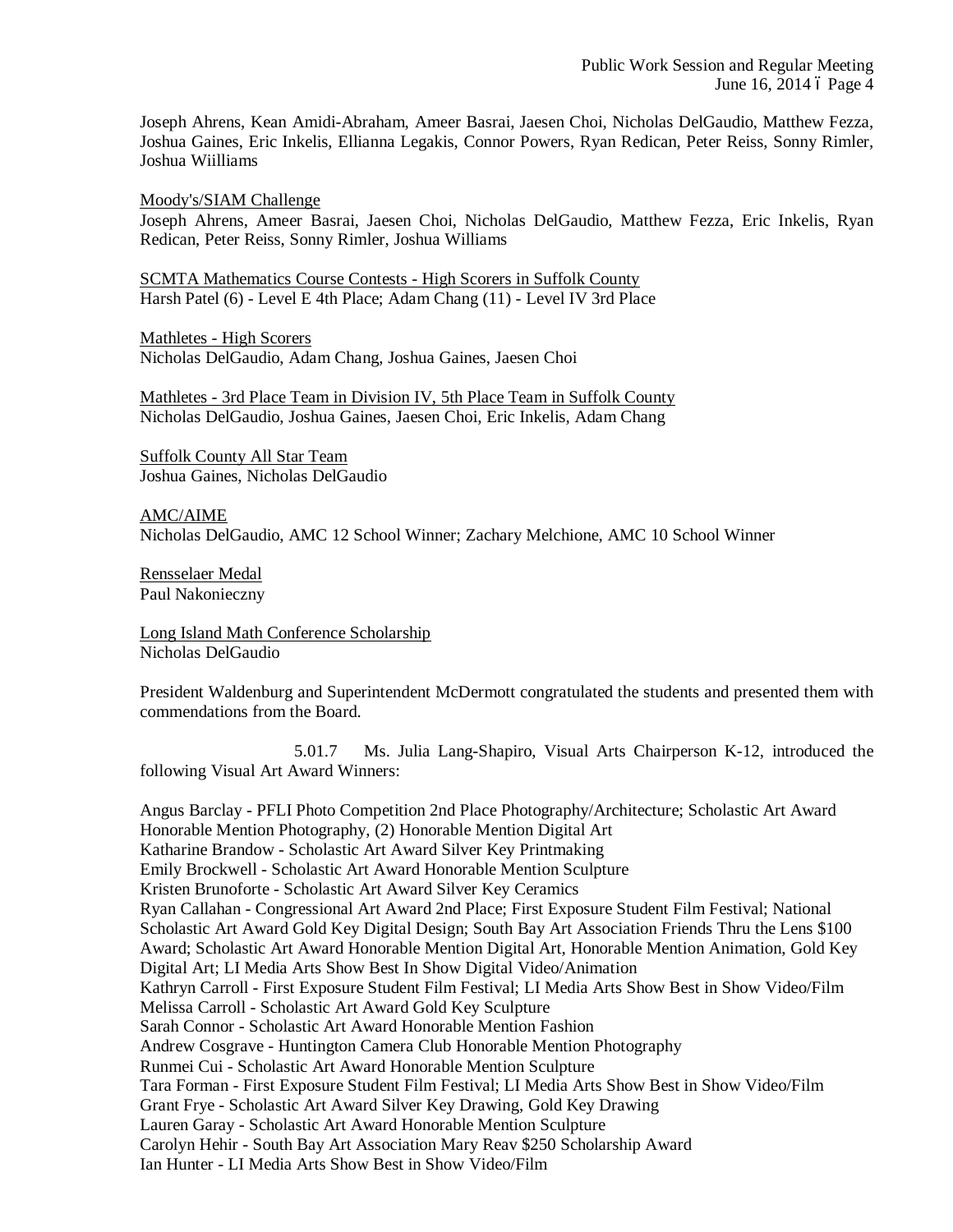Callum Hutchinson - LI Media Arts Show Best in Show Digital Photography; Scholastic Art Award Honorable Mention Photography, Gold Key Photography Gabrielle Labuskes - Scholastic Art Award Honorable Mention Photography Trevor Lazinski - South Bay Art Association Gale Trujillo \$300 Memorial Award; Scholastic Art Award Honorable Mention Film, Silver Key Photography, Gold Key Photography Nicholas Loccisano - National Scholastic Art Award Silver Key Digital Photography; LI Media Arts Show Best in Show Digital Photography Nicholas Locke - LI Media Arts Show Best in Show B&W Photography; Scholastic Art Award Silver Key Art Portfolio Sarah Martin - Scholastic Art Award Gold Key Photography Laura Martinez - LI Media Arts Show Best in Show Digital Photography Rythima Masud - Scholastic Art Award Honorable Mention Fashion Haley Matis-Uzzo - Heckscher Museum LI's Best Young Artists; Scholastic Art Award Honorable Mention Mixed Media, Honorable Mention Art Portfolio Michael Mistretta - LI Media Arts Show Best in Show Video/Film Frank Monteleone - LI Media Arts Show Best in Show Digital Photography; Scholastic Art Award Gold Key Photography Kayla Murawski - PFLI Photo Competitions 2nd Place Digital Photography/Landscape; LI Media Arts Show Best in Show Digital Photography Quinn Pace - Scholastic Art Award Honorable Mention Fashion, Silver Key Fashion Sarah Pauley - Scholastic Art Award Honorable Mention Photography Taylor Pearl - South Bay Art Association Mary Reav \$250 Scholarship Award; Scholastic Art Award Honorable Mention Drawing, Silver Key Art Portfolio, Silver Key Drawing Christian Pellegrino - Scholastic Art Award Honorable Mention Digital Art Kristen Perry - 2014 Huntington Tulip Festival Best in 3rd Grade Audrey Pfeifer - Scholastic Art Award Silver Key Photography, Gold Key Photography Veronika Potylitsina - Scholastic Art Award (2) Silver Key Drawing Julia Sacca - Scholastic Art Award (2) Honorable Mention Fashion, Gold Key Fashion Reba Schnyder - Scholastic Art Award Gold Key Painting Joseph Schwartz - Scholastic Art Award Silver Key Photography, Gold Key Photography Maxwell Simbrom - Scholastic Art Award Silver Key Sculpture Mallory Smith - South Bay Art Association Emily Czaja \$125 Memorial Award; Scholastic Art Award Honorable Mention Art Portfolio, Honorable Mention Photography Meghan Smith - Huntington Camera Club 2nd Place Photography Callie Spiros - PFLI Photo Competition 2nd Place Digital Photography/Architecture, 3rd Place Digital Photography/Photojournalism; South Bay Art Association Lester Sprague \$500 Memorial Award; CW Post Advanced Visions AP Art Exhibit Honorable Mention; Scholastic Art Award Honorable Mention Photography, Gold Key Mixed Media Lauren Szabo - Scholastic Art Award Honorable Mention Drawing Julia Tannenbaum - Heckscher Museum LI's Best Young Artists; LI Media Arts Show Best in Show Digital/Film Photography; Scholastic Art Award Honorable Mention Art Portfolio, Silver Key Digital Art, (2) Gold Key Digital Art, Gold Key Photography Mary Toscano - Huntington Camera Club Honorable Mention Digital Design Olivia Wallace - Scholastic Art Award Silver Key Fashion Jonathan Wallis - Scholastic Art Award Honorable Mention Animation Jeannette Wells - LI Media Arts Show Best in Show Digital Photography; Scholastic Art Award Honorable Mention Drawing, Honorable Mention Photography Katelyn Wells - Splashes of Hope Mural Design Contest \$2,000 Award; Scholastic Art Award Gold Key Drawing, Gold Key Photography (2) Carly Werner - Huntington Arts Council High Arts Award of Excellence; Scholastic Art Award (2) Honorable Mention Digital Art Shannon Wines - Suffolk County Executive Office 1st Place Anti Cyber Bullying Contest Caitlin Wisz - National Scholastic Art Award Gold Key Digital Design; LI Media Arts Show Best in Show Computer Graphics; Scholastic Art Award Honorable Mention Digital Art, Gold Key Digital Art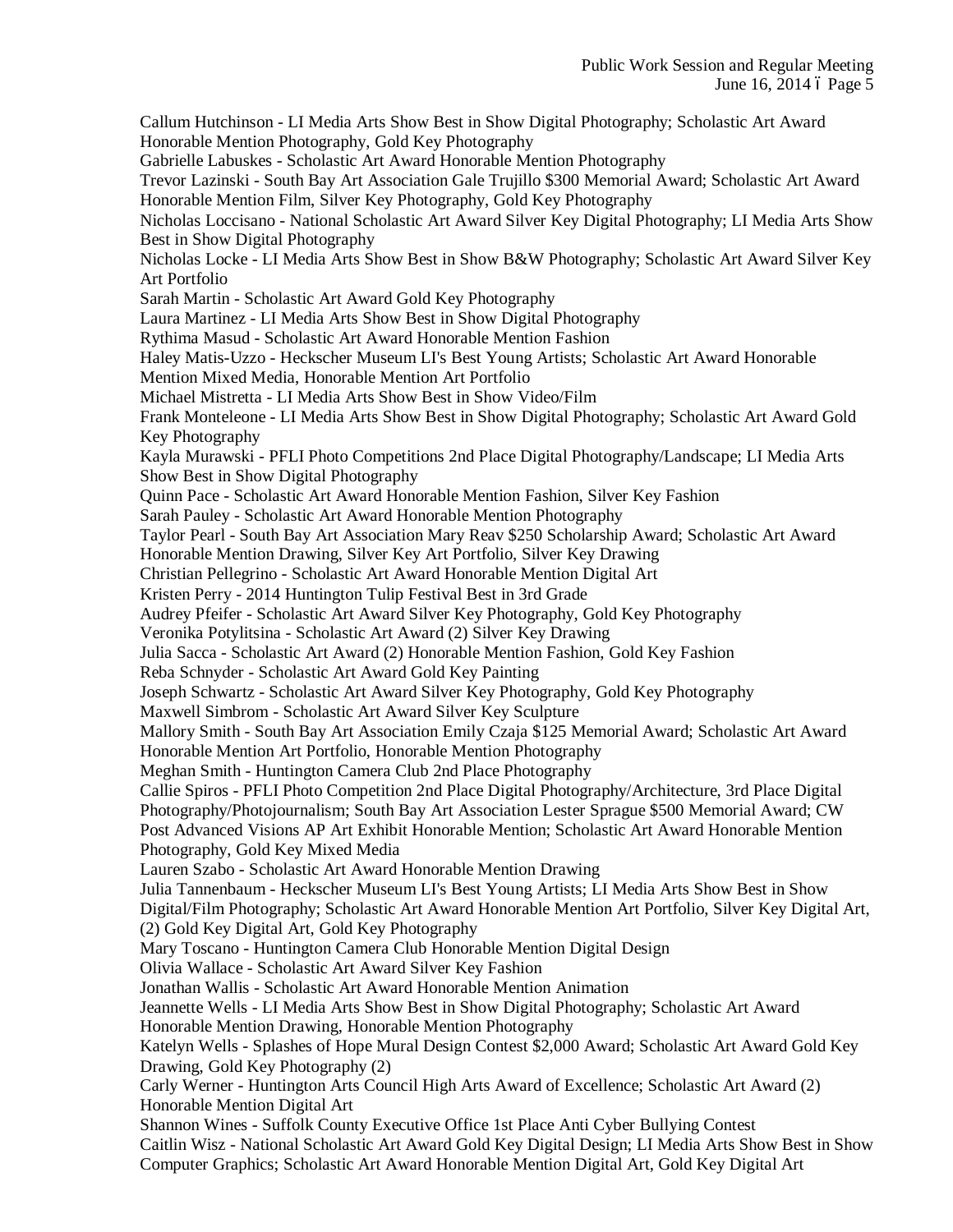Kyle Wrage - Scholastic Art Award Honorable Mention Photography Genevieve Zabielski - Huntington Arts Council High Arts Award of Excellence; Scholastic Art Award Gold Key Drawing Sarah Zulawski - Scholastic Art Award Silver Key Jewelry

President Waldenburg and Superintendent McDermott congratulated the students and presented them with commendations from the Board.

5.01.8 Dr. Patricia Schmitt, English Department Chairperson K-12, presented the 2013-2014 English Department Instructional Initiatives

Dr. Schmitt reviewed the 2012-2013 English Initiatives which included designing, developing and implementing units of study that align with the rigorous standards of the Common Core emphasizing college readiness; further developing and enhancing differentiation through the implementation of anchor and tiered activities following the principles of backward design; establishing and implementing essential learning goals and targets and evaluating the validity, reliability, and comparability of pre and post assessments; and continuing to design and create units of study that encouraged tolerance and awareness of social injustice.

Dr. Schmitt presented the three initiatives for 2013-2014. Initiative 1 encompassed development and implementation of a curriculum for the new  $10<sup>th</sup>$  grade program that provided both rigor and differentiation for heterogeneously grouped students, incorporating materials from EngageNY and NYSED P-12 Book List, balanced literary/information texts, and summative assessments with task-specific rubric. Initiative 2 consisted of exploring and revising current research projects to align with state mandates, meeting Regents research requirement in 10<sup>th</sup> grade, incorporating short and sustained research projects within units of study, and providing materials on Moodle to support MLA Style. Initiative 3 comprised using data generated from BARS and NWEA to address Curricular gaps and deficiencies, providing two professional development workshops to facilitate using BARS and NWEA, using predictive study on NWEA to target learning objectives prior to ELA, and using NWEA to design differentiated tiered instruction.

Dr. Schmitt reviewed the 2012-2013 Library/Media Initiatives which involved developing and enhancing differentiated instruction by focusing on the principles of backward design; and enhanced student engagement, access to information, and student-centered learning by utilizing technology resources. The 2013-2014 Library/Media Initiatives encompasses infused content area standards and Common Core Standards into library media instruction, exploring and integrating electronic and print sources to support school-wide program; and collaboration with classroom teachers to support differentiation.

Dr. Schmitt reviewed the Assessment Data for Grade 3 State English, Grade 4 State English, Grade 5 State English, Grade 6 State English, Grade 7 State English, Grade 8 State English, the Elementary/Middle-Level English Language Arts Results for Accountability, the Secondary-Level English Language Arts Results for Accountability, the Cohort Regents Proficiency and Mastery Levels, and the Percentage of Students receiving qualifying score on IB English Literature HL Assessment.

There was a brief discussion regarding mastery/passing data points, improving mastery against other schools, percentage of Regents used in final grades, and  $9<sup>th</sup>$  and  $10<sup>th</sup>$  grade labs.

The Board thanked Dr. Schmitt for her very informative report.

5.02 Motion was made by Trustee Thompson, seconded by Trustee Badanes, to authorize payment of three \$500 awards in accord with the Board-UTN Collective Bargaining Agreement to the following teachers as Professional Achievement Awards for 2013-2014

- 5.02.1 Janis Schachter 6 Social Studies Teacher, Northport High School
- 5.02.2 Pamela Uruburu ó English Teacher, Northport High School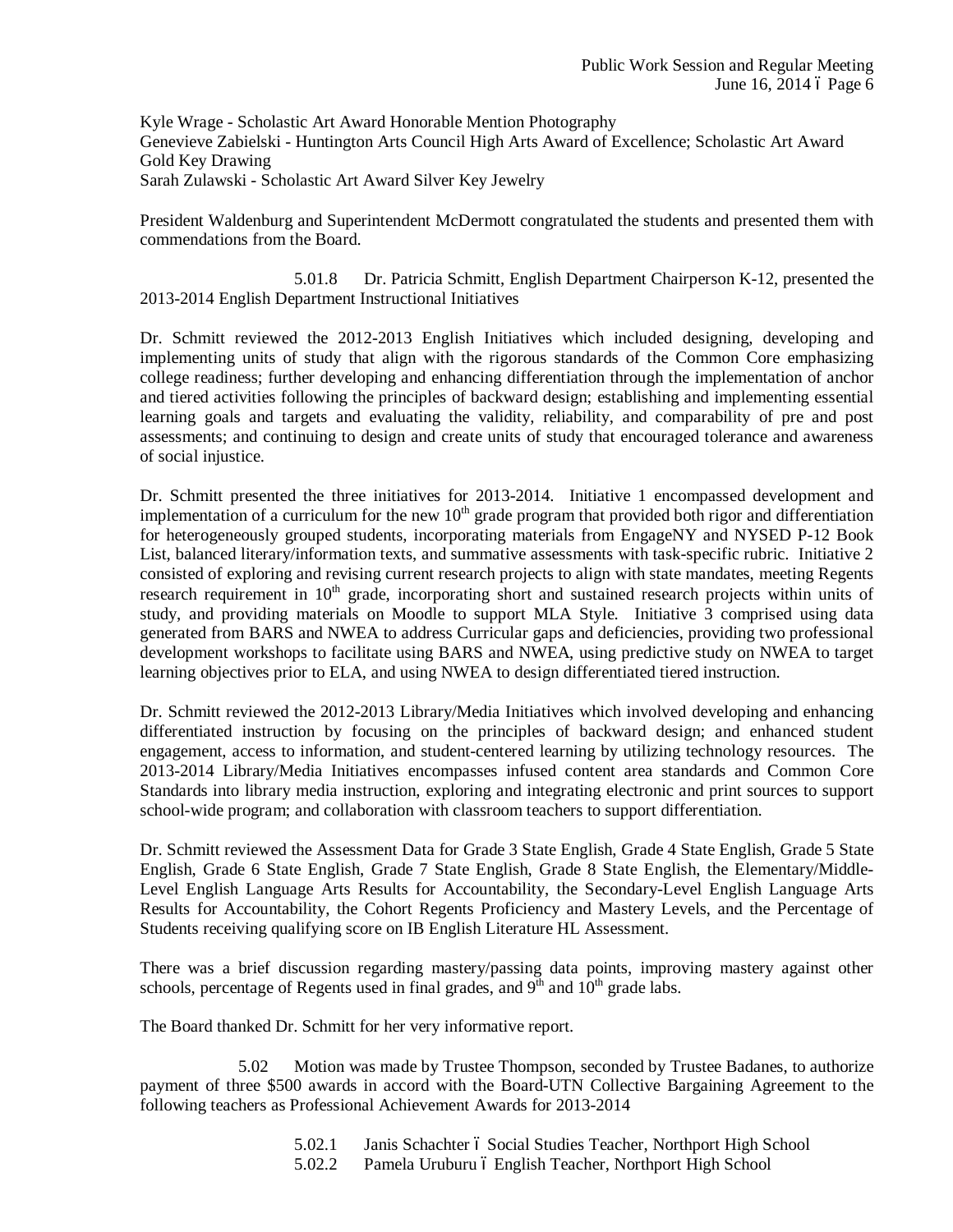## 5.02.3 Andrew Cavagnaro ó Elementary Teacher, Bellerose Avenue School

Unanimously carried.

President Waldenburg and Superintendent McDermott congratulated the teachers and presented them with commendations from the Board.

5.03 Upcoming Meetings

President Waldenburg reviewed the upcoming Board Meetings of July  $2^{nd}$  and August  $25^{th}$ .

- 6. COMMUNICATIONS
	- 6.01 There were no communications to the Board requiring Board action.

President Waldenburg noted that the Board received letters regarding class size since the last meeting and asked if anyone would like to address their letter.

Ms. Danielle McQuade address the Board regarding her concerns about the incoming  $4<sup>th</sup>$  graders at Bellerose Avenue Elementary School. She stated that this class and the amount of sections needs to be placed on the watch list due to the large grade size and children who require special needs, circumstances and attention.

Ms. Rachel Friedman address the Board about her concerns regarding the current  $3<sup>rd</sup>$  grade going into  $4<sup>th</sup>$  at Fifth Avenue Elementary School. Ms. Friedman quoted research from the Star Project regarding small class size, student achievement ratio, and the issue of maturity as students get older. Ms. Friedman also discussed other research studies regarding keeping class size small.

Dr. McDermott stated that the administration looks at enrollment data, weighting factor, and composition of class in determining the class size. There will be an update at the July  $2<sup>nd</sup>$  meeting if sections will be added at schools. In addition, enrollment will continue to be watched through August.

7. PUBLIC PARTICIPATION

Name Comment

Fred Trudwig, Jr. Stated that the revised class sections posted on the website shows a decrease of 151 Parent students at the elementary level. Mr. Trudwig also asked why the same number of students at different schools are on the bubble and some are not.

Dr. McDermott stated that she met with the elementary principals and the most updated enrollment numbers are posted.

Tina Holihan Asked why the District has to wait until the end of August to add sections as it will Parent give the teachers less time to prepare. Ms. Holihan asked about the registration process and read a statement regarding the economic benefits of small class sizes.

Dr. McDermott stated that the numbers are being looked at on a daily basis and a determination will be made as soon as the numbers are steady.

Jackie Howland Stated that if there are 6 to 8 teaching positions already allocated in the budget and Parent we need the teachers why wait. Ms. Howland stated there are plenty of qualified teachers in the district that do not have positions and we are at risk of losing those teachers to other districts.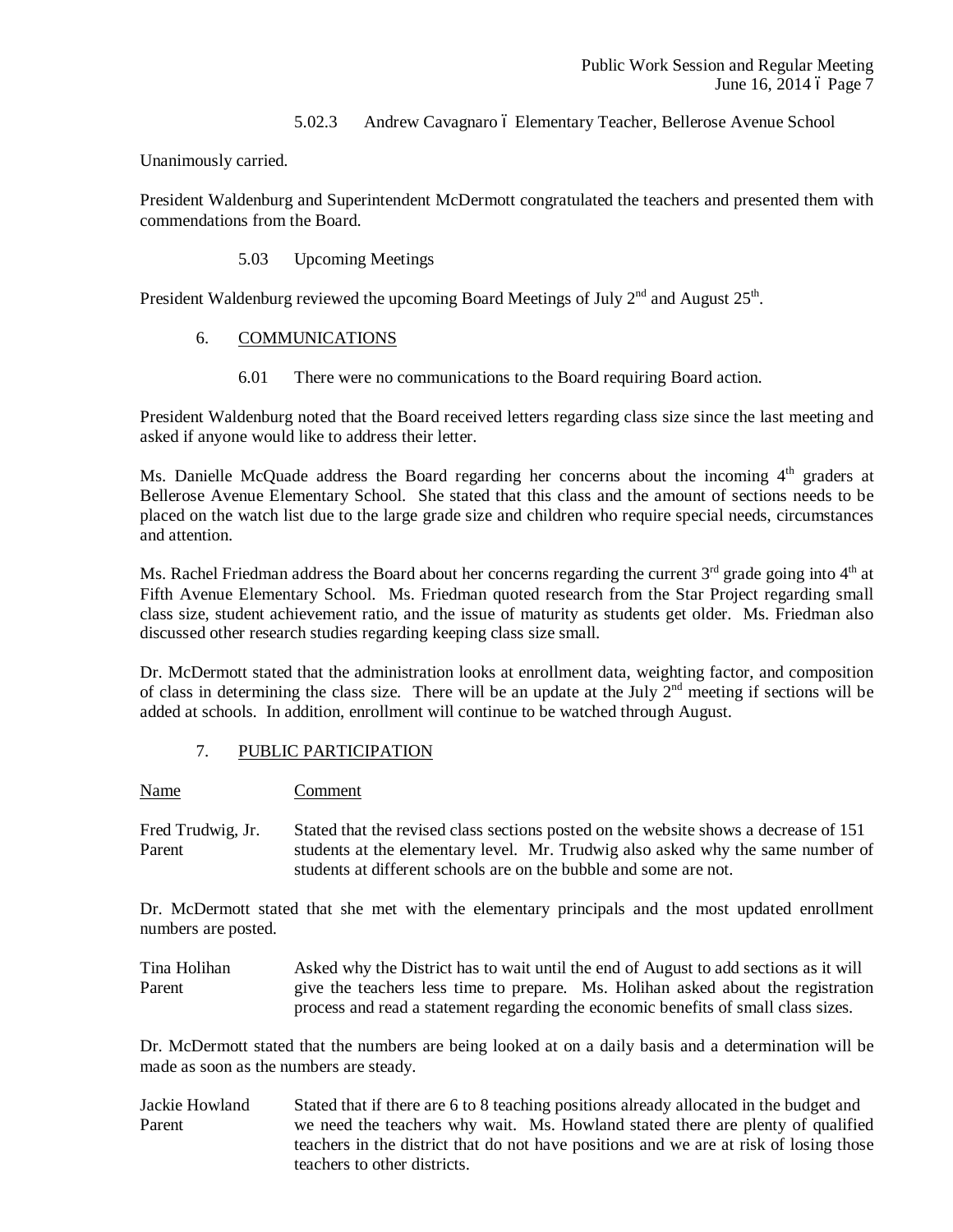Danielle McQuade Stated that Mr. Cavagnaro was recognized for a professional achievement award Parent this evening and he is on the list of teachers being excessed. As a community it is very discouraging to see a teacher recognized and then let them go.

## 8. SUPERINTENDENT & REPORT, GENERAL 6 FOR BOARD ACTION

Motion was made by Trustee Badanes, seconded by Trustee Sabia, to approve item 8.01

8.01 Personnel Actions Report, dated June 16, 2014, attached and made part of the official minutes.

President Waldenburg congratulated the staff members who received tenure and thanked Trustee Sabia and Trustee Topel for their service to the District. Everyone was invited to join the Board for cake to celebrate.

At 9:50 p.m. the Board recessed took a ten minute recess.

At 10:04 p.m. the Board reconvened in public session.

Motion was made by Trustee Sabia, seconded by Trustee Topel, to approve all remaining items under 8. and 9.

8.02 Approving the Response to Intervention Plan K-5 ELA/Math

There was a brief discussion regarding state requirements, elementary level tiers and uniform forms throughout the District.

- 8.03 Receiving for a second reading and adopting the following policies:
	- 8.03.1 Policy  $\#0100$  ó Equal Opportunity
	- 8.03.2 Policy #0110 6 Sexual Harassment
	- 8.03.3 Policy #0115 6 Dignity for All Students Act
	- 8.03.4 Policy #1120 6 School District Records
	- 8.03.5 Policy #1500 ó Public Use of Facilities
	- 8.03.6 Policy #1530 6 Smoking on School Grounds
	- 8.03.7 Policy #1915 6 Display of the Flag
	- 8.03.8 Policy #1916 6 Salute to the Flag and Daily Pledge of Allegiance
	- 8.03.9 Policy #1925 6 Interpreters for the Hearing Impaired

8.04 Reaffirming the following Board of Education Policies which are legally required to be reviewed annually:

- 8.04.1 Policy #1900 ó Title I Parental Involvement
- 8.04.2 Policy #5310  $\acute{o}$  Code of Conduct
- 8.04.3 Policy  $#6240$  ó Investments
- 8.04.4 Policy #6700  $\acute{o}$  Purchasing

## 9. SUPERINTENDENT & REPORT, FINANCIAL 6 FOR BOARD ACTION

9.01 Approving the following resolution to join the Long Island Food Service Directors Association Cooperative:

"WHEREAS, it is a plan of a number of public school districts in Nassau/Suffolk Counties, New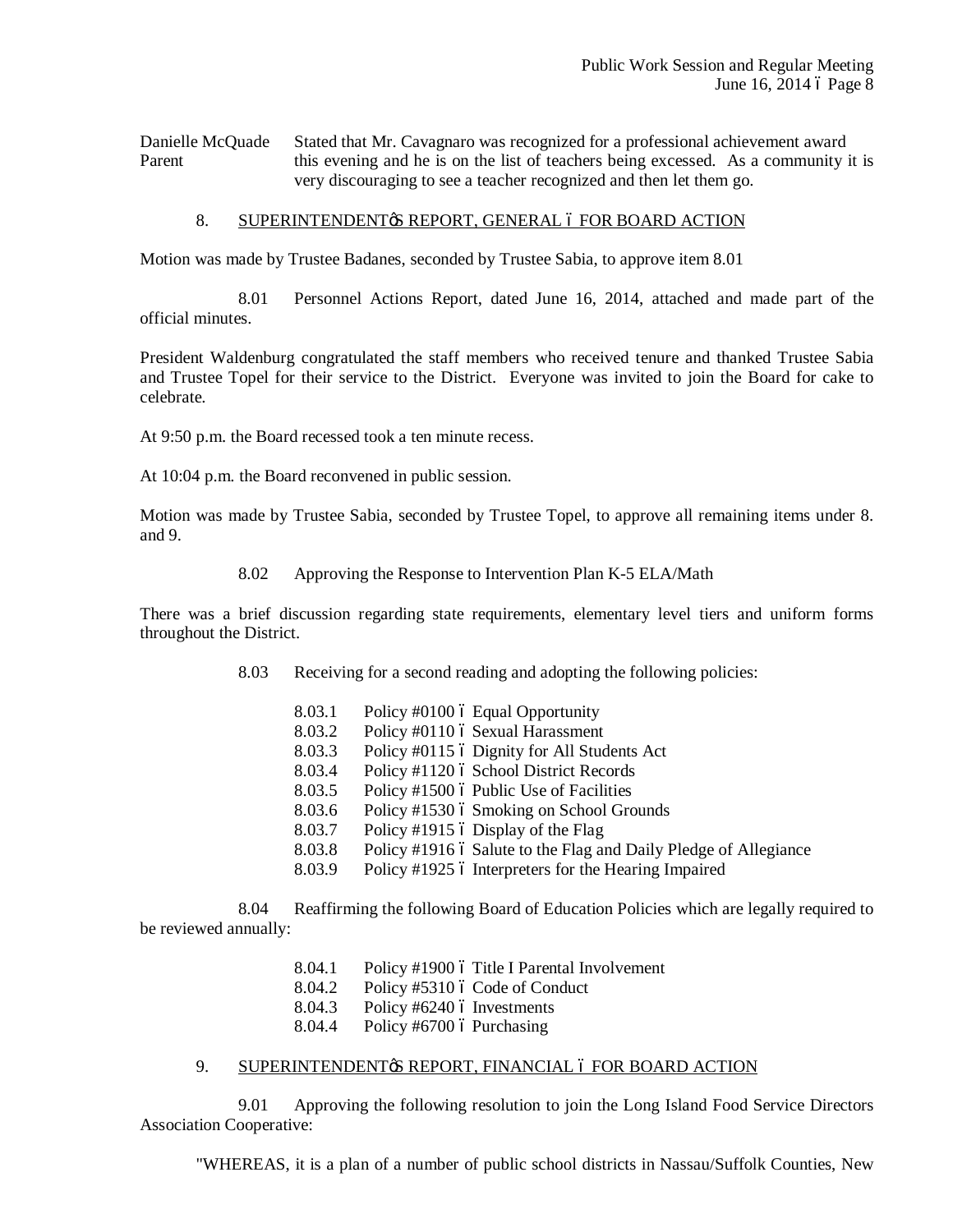York to bid jointly on selected Food Service Commodities, Food and Food Service Supplies for the 2014- 15 school year.

WHEREAS, Northport-East Northport UFSD, is desirous of participating with other districts in Nassau/Suffolk Counties in the joint bidding of the commodities mentioned above as authorized by General Municipal Law, Section 119-0 and,

WHEREAS, Northport-East Northport UFSD, wishes to appoint a committee to assume the responsibility for drafting of specification, advertising for bids, accepting and opening bids, reporting the results to the boards of education and making recommendations thereon; therefore,

BE IT RESOLVED, that the BOARD OF EDUCATION of Northport-East Northport UFSD, hereby appoints Long island School Nutrition Directors Association Cooperative Bid Committee to represent it in all matters related above, and,

BE IT FURTHER RESOLVED, that Northport-East Northport UFSD Board of Education authorizes the above-mentioned committee to represent it in all matters leading up to the entering into a contract for the purchase of the above-mentioned commodities, and,

BE IT FURTHER RESOLVED, that Northport-East Northport UFSD Board of Education agrees to assume its equitable share of the costs of the cooperative bidding, and

BE IT FURTHER RESOLVED, that Northport-East Northport UFSD Board of Education agrees (1) to abide by majority decisions of the participating districts on quality standards; (2) that unless all bids are rejected, it will award contracts according to the recommendations of the committee; (3) that after award of contract(s), it will conduct all negotiations directly with the successful bidder(s)."

9.02 Approving the following resolution:

"BE IT RESOLVED, that the Board of Education hereby gratefully accepts a donation of \$480 from Northport-East Northport residents, whose names are more fully set forth in the attached document, for the purpose of the Northport Middle School Sixth Grade trip to Medieval Times in Lyndhurst, New Jersey, Tuesday, May 13, 2014, and increase the 2013-2014 budget code A2110.4161.23.2902 by \$480 for this purpose.

BE IT RESOLVED, that the Board of Education hereby approves an increase in the revenue code A2705 of the 2013-2014 budget by \$480 with the understanding that this increase in revenue is the result of donations from Northport-East Northport residents."

9.03 Authorizing the Board President to sign a contract with the following school district to provide health services for Northport-East Northport students attending schools in that district during the 2013-2014 school year:

9.03.1 Mineola Union Free School District, two (2) students attending Solomon Schechter @ \$665.00, totaling \$1,330.00

9.04 Approving the attached Western Suffolk BOCES Contract for Services for the 2014-2015 Fiscal Year

- 9.05 Approving the following donations to the District:
	- 9.05.1 \$10.00 from Frances Killelea to the David Trachtenberg Memorial

Scholarship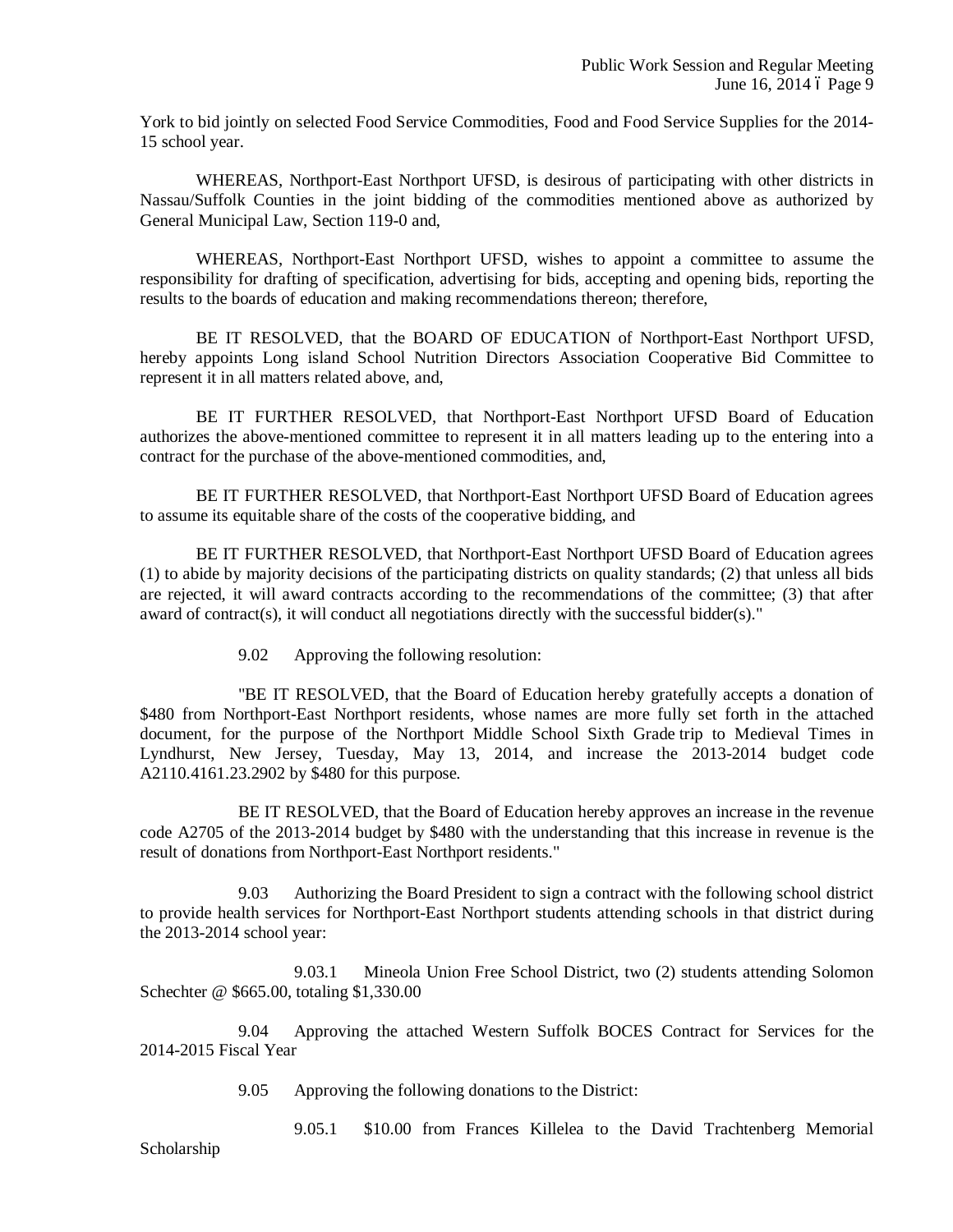Public Work Session and Regular Meeting June 16, 2014 ó Page 10

9.05.2 \$40.00 from Megan and James Albin to the David Trachtenberg Memorial Scholarship 9.05.3 \$50.00 from Judith and Robert Storch to the David Trachtenberg Memorial Scholarship 9.05.4 \$50.00 from Ellen and Leonard Marchese to the David Trachtenberg Memorial Scholarship 9.05.5 \$200.00 from Margaret Trachtenberg to the David Trachtenberg Memorial Scholarship

9.06 Approving an Instructional Services Contract between South Country Central School District and Northport-East Northport Schools (Spec. Ed.)

9.07 Approving an Agreement with The OMNI Group as third party administrator of the Districtos 403(b) Plan, as recommended by Eastern Suffolk BOCES in response to its RFQ #2011-034-0421, for the 2014-2015 school year

9.08 Approving an Agreement between the Northport-East Northport Union Free School District and the Segal Company (Eastern States), Inc. (ACA)

9.09 Approving a Supplementary Education Services Agreement between the Northport-East Northport Union Free School District and Good Vibrations DJ Entertainment (Community Services)

9.10 Approving the following resolution:

"BE IT RESOLVED, that in accordance with the September 19, 2012 Proposition No. 2 establishing a Capital Reserve Fund known as the "Capital Reserve II Fund", the Board of Education approves the funding of said reserve fund by a transfer of unassigned fund balance in an amount not to exceed \$1,500,000.00"

9.11 Approving the following resolution:

"BE IT RESOLVED, that in accordance with 2014-2015 Proposition No. 2 requesting the public approval to expend \$650,000 from the Capital Reserve Fund, the Board of Education approve an increase in the 2013-2014 budget code A9950.9002.00.8300 by \$650,000 for the purpose of transferring \$650,000 from the General Fund Capital Reserve Funds to the Capital Fund"

9.12 Approving the following resolution:

"BE IT RESOLVED, that in accordance with the 2008-2009 Proposition No. 3 establishing a Capital Reserve Fund, the Board of Education approves the funding of said reserve fund by a transfer of unassigned fund balance in an amount not to exceed \$600,000."

9.13 Approving the following resolution:

"BE IT RESOLVED, that in accordance with the provisions of Section 6-r of the General Municipal Law, the Board of Education approves the funding of the Retirement Contribution Reserve Fund by a transfer of unassigned fund balance from the 2013-2014 fiscal year in an amount not to exceed \$2,000,000."

9.14 Approving the following resolution:

"BE IT RESOLVED, that the Board of Education hereby approves the expenditure of funds from the Employee Benefit Accrued Liability Reserve (EBALR) pursuant to General Municipal Law Section 6 p for the 2013-2014 fiscal year in an amount not to exceed \$270,000 and to increase the General Fund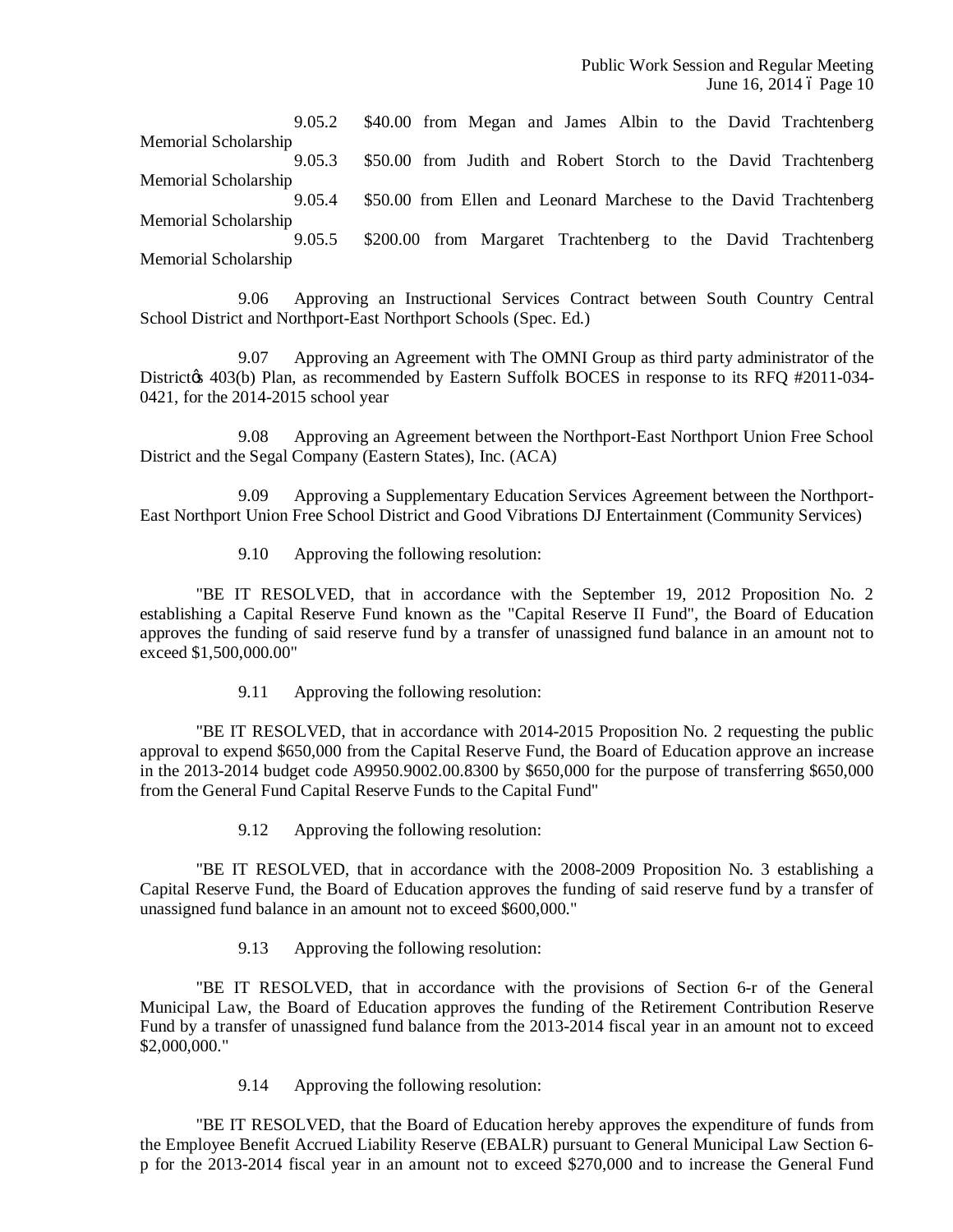appropriations A9089.1500.00.6001 (Instructional Retiree Accrued Sick Leave Payment) by \$225,000, A9089.1600.00.6001 (Non-Instructional Retiree Accrued Sick Leave Payment) by \$30,000 and A9089.1601.00.6001 (Non-Instructional Vacation Payout) by \$15,000 and to return to the reserve any funds not expended."

Mr. Fred Trudwig, Jr., recommended that the District use the funds for capital projects.

9.15 Approving the Treasurer<sub>®</sub> Report and Monthly Summary of Receipts and Disbursements:

9.15.1 Treasurer & Report for the period March 1, 2014 through March 31, 2014

9.15.2 Monthly Summary of Receipts and Disbursements for March 2014

9.16 Approving the Schedule of Investments as of March 32, 2014

9.17 Approving the Collateral Schedule for March 2014

9.18 Approving the Bank Reconciliation Report for the Month Ended March 31, 2014

9.19 Approving the General Fund Projected Cash Flow Statement for the year ending 2013-2014, Actual Data July 1, 2013 6 March 31, 2014, Estimated Data April 1, 2014 6 June 30, 2014

9.20 Approving the Monthly Revenue and Budget Status Report 6 School Lunch Fund for the month ending March 31, 2014

9.21 Approving the Monthly Revenue and Budget Status Report 6 Special Aid Fund for the month ending March 31, 2014

9.22 Approving the Monthly Revenue and Budget Status report 6 General Fund for the month ending March 31, 2014

9.23 Approving the Monthly Revenue and Budget Status Report 6 Capital Fund for the month ending March 31, 2014

9.24 Approving the School Lunch Profit and Loss Statement, March 2014

9.25 Approving the Claims Auditor & Report for Warrants and Schedule of Claims for payments dated:

March 14, 2014 (Payroll Trust & Agency Warrant), March 14, 2014 (Accounts Payable Warrant), March 28, 2014 (Payroll Trust & Agency Warrant), March 31, 2014 (Accounts Payable Warrant), March 2014 (Claims Audit Report)

9.26 Approving Claims Auditor & Report 6 Payroll Audit for the Payroll Distribution/Audit dated March 14, 2014 (Norwood Avenue Elementary School)

9.27 Approving Quarterly Trial Balance Reports for all District Funds for the period January 1, 2014 6 March 31, 2014

9.28 Approving the Quarterly Budget Transfer Report for the period January 1, 2014 to March 31, 2014

9.29 Approving the Student Activity Account Report for the period January 1, 2014 through March 31, 2014